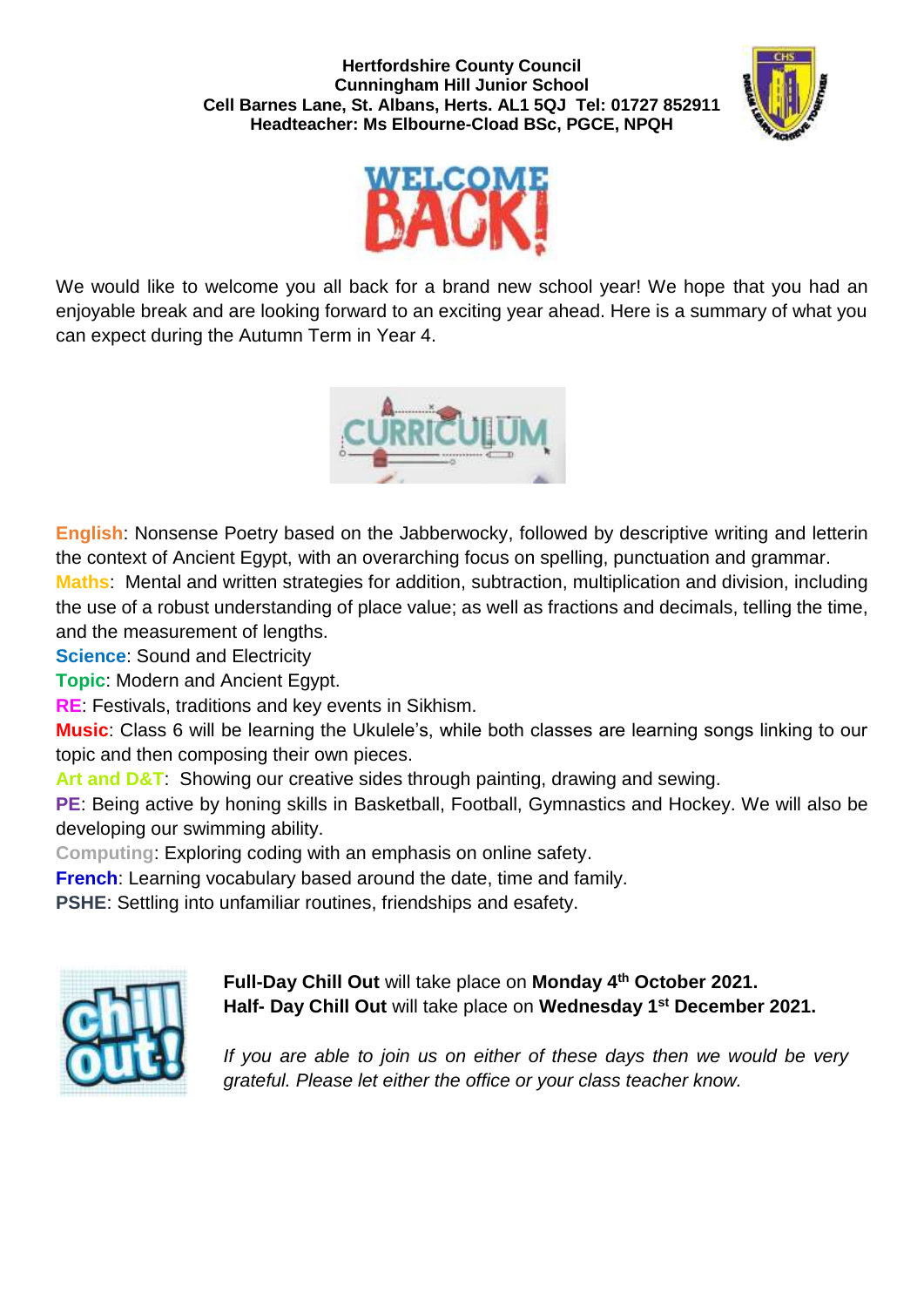

**Meet the Teacher** will take place on **Wednesday 8th September 2021. Parent Partners** will take place on **Monday 15th November 2021(time TBC).**

**Year 4 Production** will take place on **Wednesday 8th December 2021.** 



You will hopefully have received the QR code to sign up to your child's learning journal on SeeSaw. We strongly encourage that you do so as it is a fantastic app for teachers and parents to share all of the learning that takes place every single day in our classroom. Parents enjoy being able to view, like and comment on their child's work and the children love sharing it. If you have any issues in setting up SeeSaw please do not hesitate to talk to your class teacher.



Homework books will be handed out **next week on Monday** with a new grid of optional tasks for the term. These will also be available on google classroom where any homework can also be submitted. Times table Rockstars and MyMaths will be set on a weekly basis and can be completed online. If you need a paper copy then please let your class teacher know.



Year 4 usually has PE on Monday and Tuesday. Earrings need to be either removed or covered in tape on those days. PE Kits should be in school every day in case PE sessions change at short notice. Aprons are essential this term as our Art and DT lessons will involve paint. For at least the Autumn term, we will also be swimming on Thursdays so swimming attire will be required. Please feel free for your child to come to school wearing this (under uniform!) to save time.

We are excited to begin what is sure to be a brilliant year. Do not hesitate to contact us if you would like to discuss your child's learning.

Kind regards,